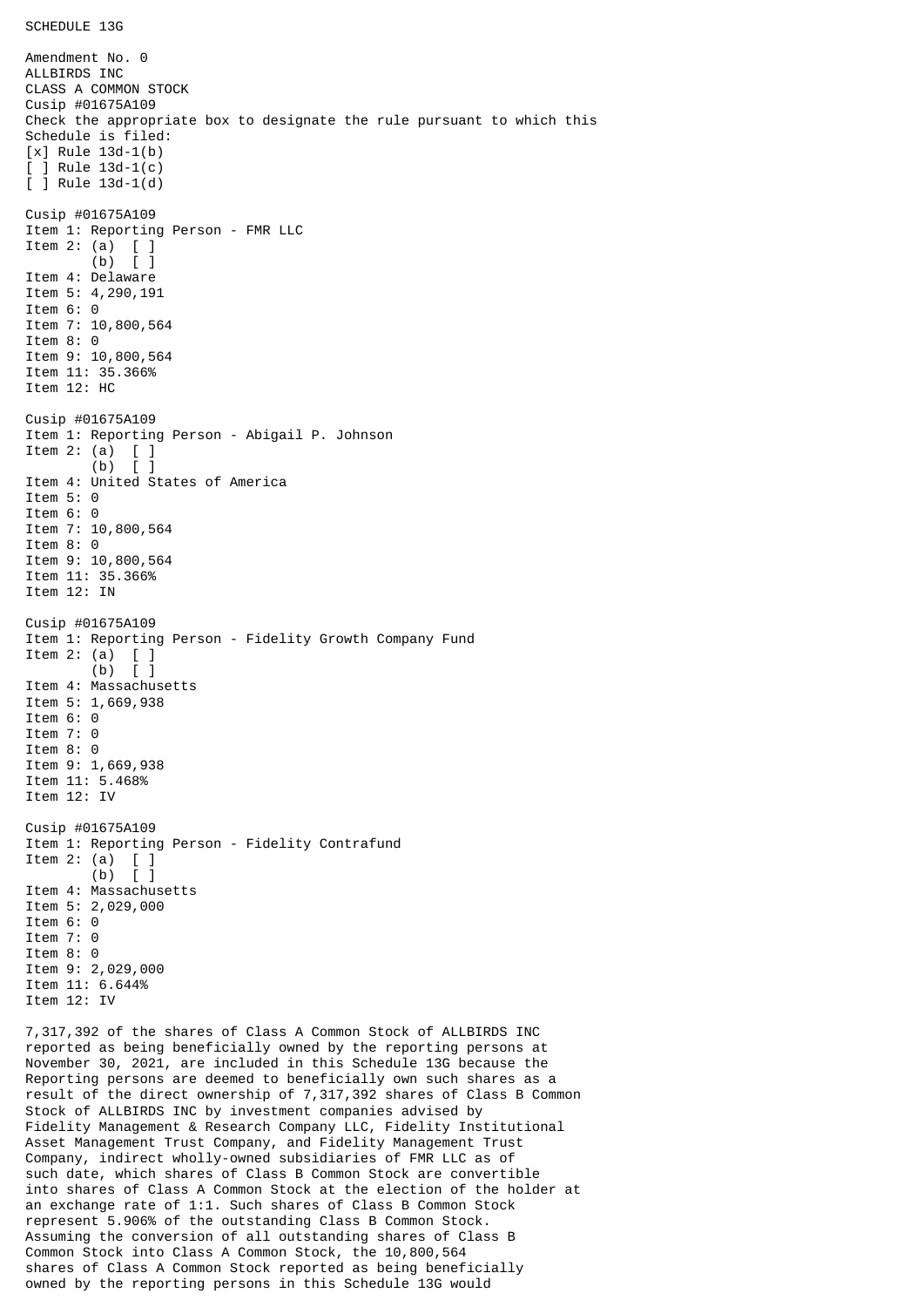represent 7.341% of the outstanding Class A Common Stock.

Item 1(a). Name of Issuer: ALL BIRDS INC Item 1(b). Address of Issuer's Principal Executive Offices: 730 MONTGOMERY STREET SAN FRANCISCO, CA 94111 USA Item 2(a). Name of Person Filing: FMR LLC Item 2(b). Address or Principal Business Office or, if None, Residence: 245 Summer Street, Boston, Massachusetts 02210 Item 2(c). Citizenship: Not applicable Item 2(d). Title of Class of Securities: CLASS A COMMON STOCK Item 2(e). CUSIP Number: 01675A109 Item 3. This statement is filed pursuant to Rule 13d-1(b) or 13d-2(b) or (c) and the person filing, FMR LLC, is a parent holding company in accordance with Section 240.13d-1(b)(1)(ii)(G). (Note: See Exhibit A). Item 4. Ownership (a) Amount Beneficially Owned: 10,800,564 (b) Percent of Class: 35.366% (c) Number of shares as to which such person has: (i) sole power to vote or to direct the vote: 4,290,191 (ii) shared power to vote or to direct the vote: 0 (iii) sole power to dispose or to direct the disposition of: 10,800,564 (iv) shared power to dispose or to direct the disposition of: 0 7,317,392 of the shares of Class A Common Stock of ALLBIRDS INC reported as being beneficially owned by the reporting persons at November 30, 2021, are included in this Schedule 13G because the Reporting persons are deemed to beneficially own such shares as a result of the direct ownership of 7,317,392 shares of Class B Common Stock of ALLBIRDS INC by investment companies advised by Fidelity Management & Research Company LLC, Fidelity Institutional Asset Management Trust Company, and Fidelity Management Trust Company, indirect wholly-owned subsidiaries of FMR LLC as of such date, which shares of Class B Common Stock are convertible into shares of Class A Common Stock at the election of the holder at an exchange rate of 1:1. Such shares of Class B Common Stock represent 5.906% of the outstanding Class B Common Stock. Assuming the conversion of all outstanding shares of Class B Common Stock into Class A Common Stock, the 10,800,564 shares of Class A Common Stock reported as being beneficially owned by the reporting persons in this Schedule 13G would represent 7.341% of the outstanding Class A Common Stock.

Item 5. Ownership of Five Percent or Less of a Class.

Not applicable.

Item 6. Ownership of More than Five Percent on Behalf of Another Person.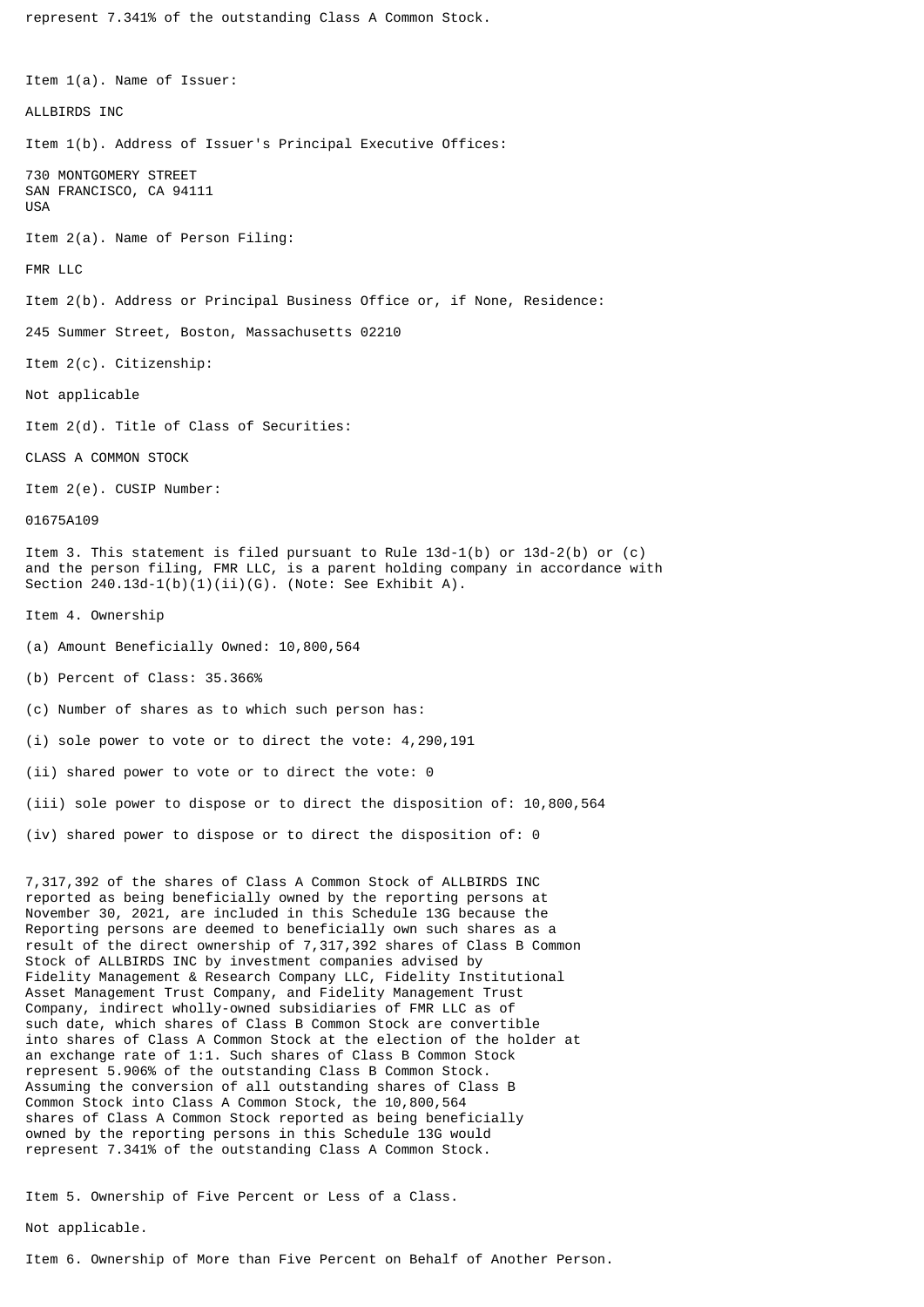One or more other persons are known to have the right to receive or the power to direct the receipt of dividends from, or the proceeds from the sale of, the CLASS A COMMON STOCK of ALLBIRDS INC. No one other person's interest in the CLASS A COMMON STOCK of ALLBIRDS INC is more than five percent of the total outstanding CLASS A COMMON STOCK.

Item 7. Identification and Classification of the Subsidiary Which Acquired the Security Being Reported on By the Parent Holding Company.

See attached Exhibit A.

Item 8. Identification and Classification of Members of the Group.

Not applicable.

Item 9. Notice of Dissolution of Group.

Not applicable.

Item 10. Certifications.

By signing below I certify that, to the best of my knowledge and belief, the securities referred to above were acquired and are held in the ordinary course of business and were not acquired and are not held for the purpose of or with the effect of changing or influencing the control of the issuer of the securities and were not acquired and are not held in connection with or as a participant in any transaction having that purpose or effect.

Signature

After reasonable inquiry and to the best of my knowledge and belief, I certify that the information set forth in this statement is true, complete and correct.

December 9, 2021 Date

/s/ Kevin M. Meagher Signature

Kevin M. Meagher Duly authorized under Power of Attorney effective as of September 28, 2018, by and on behalf of FMR LLC and its direct and indirect subsidiaries\*

\* This power of attorney is incorporated herein by reference to Exhibit 24 to the Schedule 13G filed by FMR LLC on October 9, 2018, accession number: 0000315066-18-002414.

Exhibit A

Pursuant to the instructions in Item 7 of Schedule 13G, the following table lists the identity and Item 3 classification, if applicable, of each relevant entity that beneficially owns shares of the security class being reported on this Schedule 13G.

Entity ITEM 3 Classification

Fidelity Institutional Asset Management Trust Company BK Fidelity Management & Research Company LLC \* IA Fidelity Management Trust Company \* BK

\* Entity beneficially owns 5% or greater of the outstanding shares of the security class being reported on this Schedule 13G.

Abigail P. Johnson is a Director, the Chairman and the Chief Executive Officer of FMR LLC.

Members of the Johnson family, including Abigail P. Johnson, are the predominant owners, directly or through trusts, of Series B voting common shares of FMR LLC, representing 49% of the voting power of FMR LLC. The Johnson family group and all other Series B shareholders have entered into a shareholders' voting agreement under which all Series B voting common shares will be voted in accordance with the majority vote of Series B voting common shares. Accordingly, through their ownership of voting common shares and the execution of the shareholders' voting agreement, members of the Johnson family may be deemed, under the Investment Company Act of 1940, to form a controlling